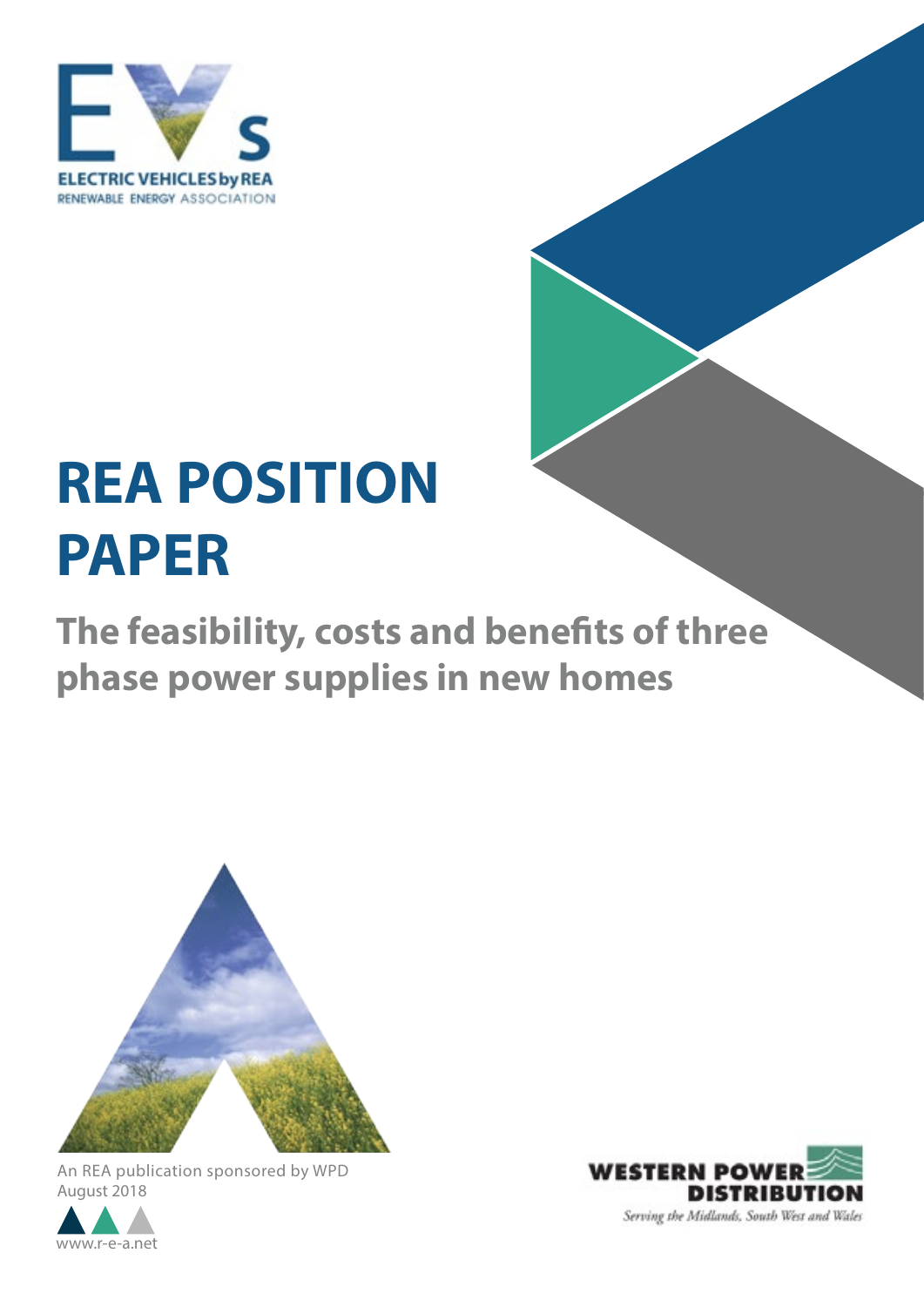

Serving the Midlands, South West and Wales

**Western Power Distribution (WPD) is the electricity distribution operator for the Midlands, South West England and Wales. Employing more than 6,000 staff, it delivers electricity to 7.9 million customers over a 55,500 square kilometre service area. Its network consists of 220,000 kilometres of overhead lines and underground cables as well as 185,000 substations.** 

**It is the largest Distribution Network Operator (DNO) by geography in the UK and is widely acknowledged as its industry's leader. It was the only electricity or gas distribution business to be fast-tracked as part of regulator Ofgem's business planning process which sets operational, environmental and customer service challenges and price controls for DNOs for the eight years from 2015.** 

**Traditionally, WPD's responsibilities have included maintaining the electricity network, repairing it when faults occur, reinforcing the network to cope with changes in the pattern of demand and extending the network to connect new customers.** 

**But there are new challenges on the horizon. The Government has set objectives for decarbonising energy which is leading to more solar panels being installed, electric vehicles replacing petrol and diesel engines, and increasing use of electricity storage.** 

**The scale of the change is such that the traditional network design of transferring electricity from large central power stations to homes and businesses using transmission and distribution networks is evolving quickly.**

**Generation is becoming cleaner and more distributed. Networks are becoming smarter and more active. Customers are beginning to benefit from an increasingly efficient and flexible system.**

**WPD recognises that the change from a DNO to a Distribution System Operator (DSO) is essential to driving performance and efficiency from its network and to ensure it can meet the future energy demands of all customers. The enhanced capabilities it is developing also gives customers the freedom to access other opportunities within a developing energy system.**

**WPD regards the planning and operation of a more active regional distribution network as a natural extension of its current role and believes it is uniquely placed to lead the management of an efficient and cost effective electricity system at a local level.**

**www.westernpower.co.uk**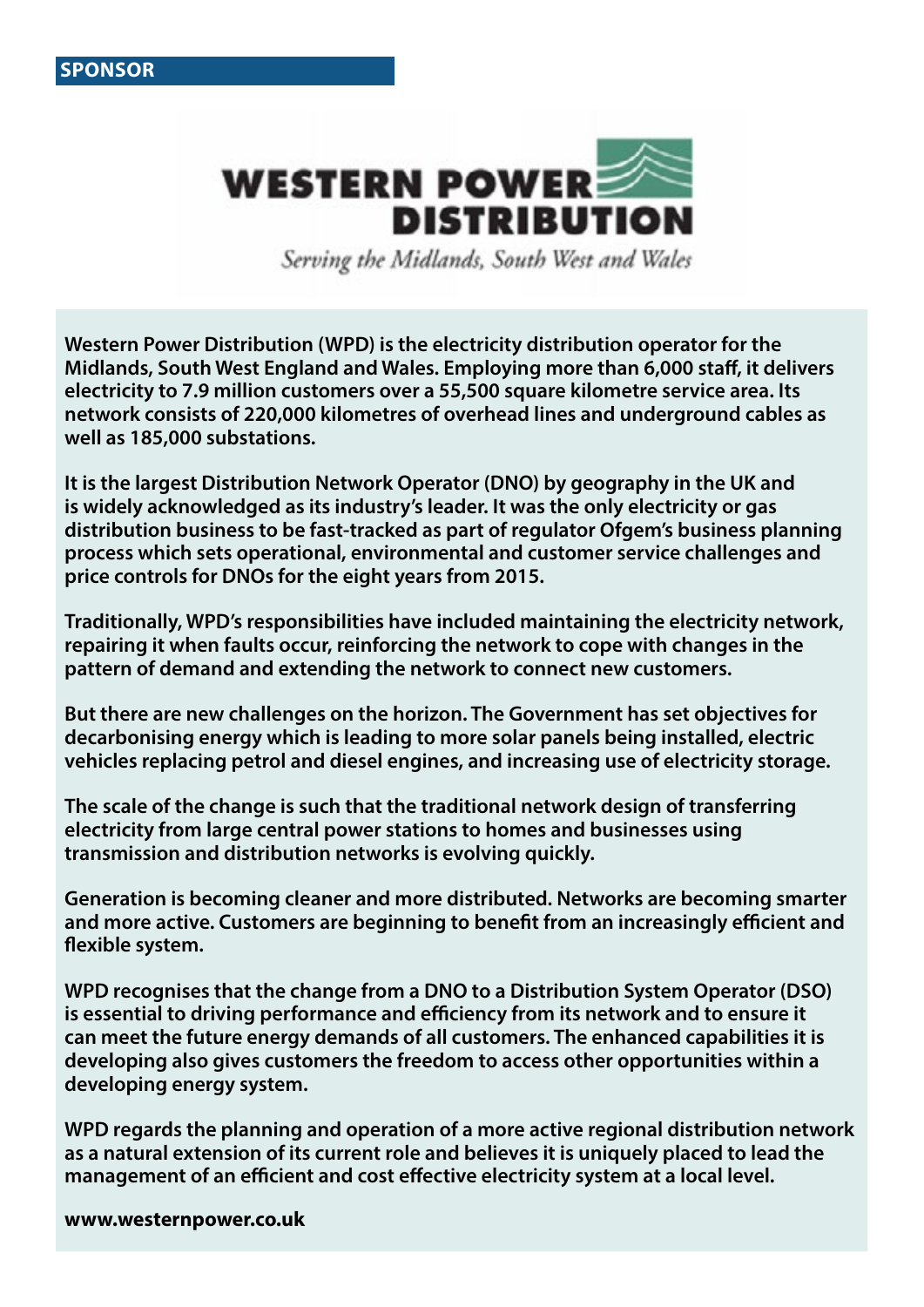| <b>Introduction</b>                                         |    |
|-------------------------------------------------------------|----|
| <b>Summary</b>                                              | 5  |
| <b>Overview of paper</b>                                    | 5  |
| <b>Background and electric vehicle market growth</b>        | 6  |
| The interaction between EVs and the electricity network     | 7  |
| Why three phase?                                            | 8  |
| UK home electrical connections - the current model          | 9  |
| Solar deployment                                            | 10 |
| <b>Three Phase Power - the benefits and what's involved</b> | 11 |
| Installing three phase in existing homes                    | 12 |
| What about apartment blocks?                                | 13 |
| Industry perspectives on three phase in homes               | 13 |
| The costs in comparison                                     | 14 |
| <b>Conclusions</b>                                          | 15 |
| <b>Case Study: Parc Eirin Energy Positive Homes</b>         | 16 |
| <b>Acknowledgements</b>                                     | 18 |

**PUBLICATION PRODUCED BY:**



# **KINDLY SPONSORED BY:**



Serving the Midlands, South West and Wales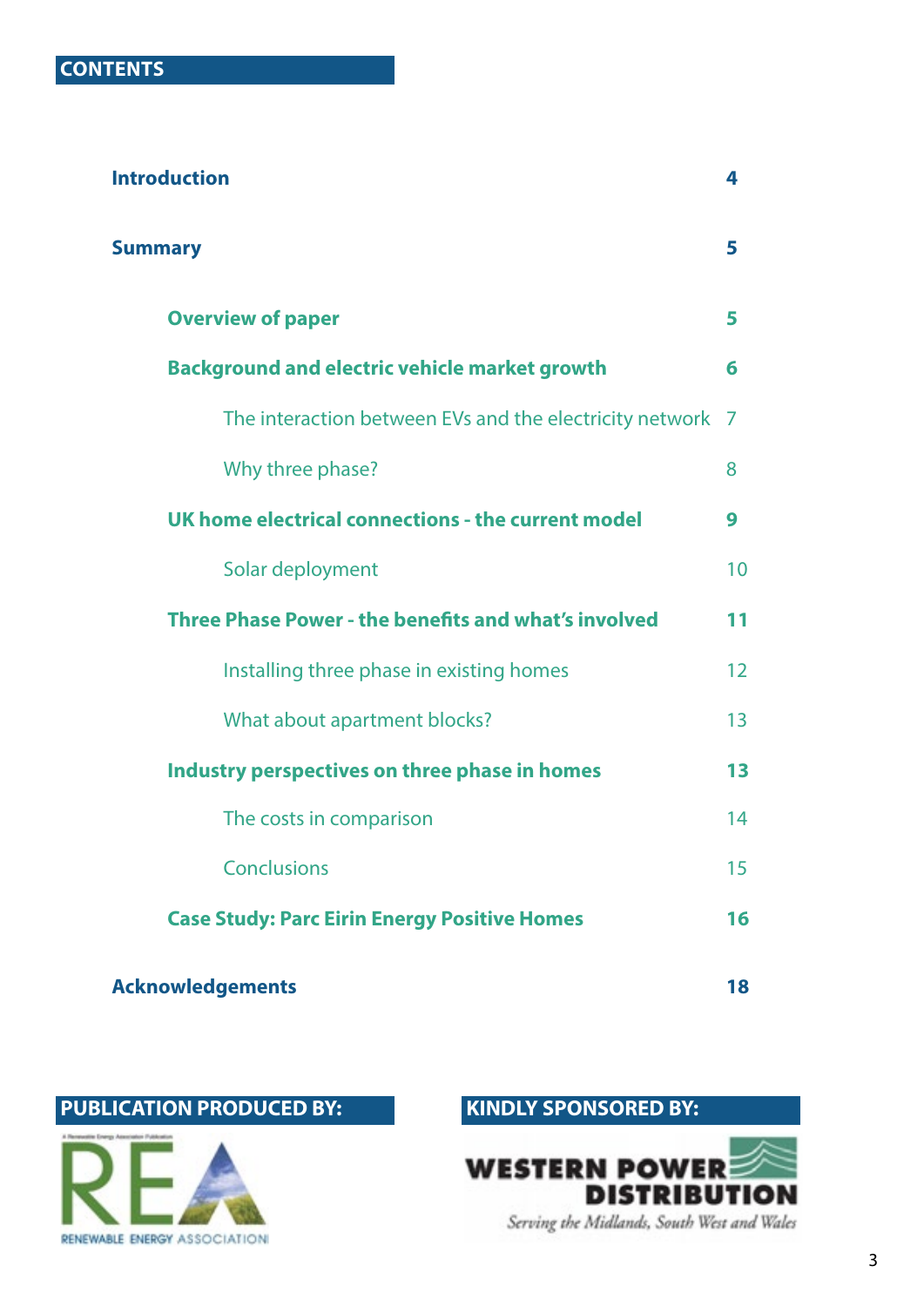#### **INTRODUCTION**

The Department for Transport's (DfT's) Road to Zero Strategy commits the Government to consulting on compelling new homes to have charge point infrastructure installed in England. The REA strongly supports this and argues that this should include three phase connections for all of the associated benefits outlined in this report. The EV market has grown rapidly in the UK in the past few years and is now set for exponential growth. From around 140,000 EVs in the UK at present, to millions in the next few years, it is clear that how we manage this growth will be critical. We need to avoid delays to the transition and remove barriers for consumers, and maximise the environmental and economic benefits for us all.

The transition is eminently achievable and this is partly what makes it so exciting - it is a market and policy challenge as the necessary technology and certainly the engineering skills are already in place in this country. The need to ensure appropriate charging infrastructure is central to achieving our aims of mass EV roll out. UK homes were not necessarily designed for the new loads that electric vehicle charging will bring. We believe that for new homes an upgrade is required in order to future-proof our homes for the exciting new energy system we are heading towards, which goes beyond just EVs and includes more solar photovoltaics (PV) and renewable heat. Three phase connections could do just that.

This report should act as a starting gun for such discussions and we are delighted and grateful for the support and contributions from many of the REA's electric vehicle members, in addition to the particular support of Western Power Distribution (WPD). As the network operators will be critical to deploying the infrastructure required, it is heartening to see a forward-looking one supporting these discussions.

We also hope that this paper spurs discussions beyond new homes, and helps us develop our thinking about what will be needed in blocks of new flats and in new commercial premises - for example providing 'passive charging' capabilities to be built providing the physical space and capabilities for the future installation of charging infrastructure on-site at associated parking spaces.

A well-managed development of charging infrastructure and future-proofed homes is critical to achieving a more sustainable, smarter transport and energy system and the REA believes that the recommendations in this report will play a critical role in achieving this.



**Dr Nina Skorupska CBE Chief Executive, REA**



**Daniel Brown Electric Vehicle Lead, REA**

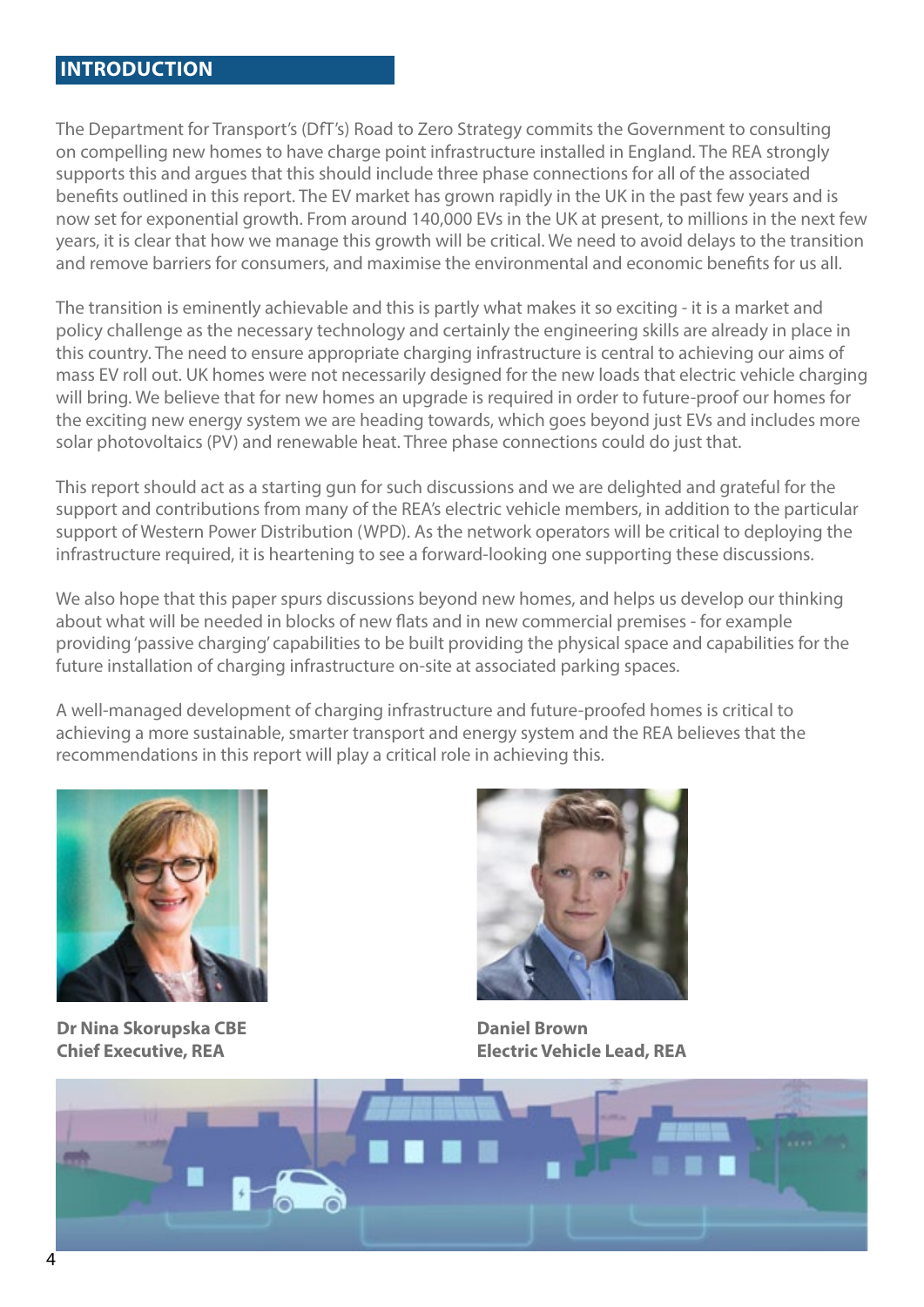#### **The REA's Three Phase Power Position**

The REA propose that all new housing developments in the UK be fitted with a three phase power supply. We see this as supporting the rapid growth of electric vehicles and the deployment of heat pumps, both of which will become necessities if the UK is to meet its transport and heat emission targets. Solar PV deployment on larger roofs or east/west facing roofs will also be supported by three phase power connections as the array size will not be limited by a single phase connection as is currently the case.

Such a move would empower consumers who wish to charge their vehicles more rapidly at home using a charger with a capacity of up to 11kW (whilst acknowledging that 7kW is sufficient for the majority), and would help build the market for EVs which auto manufacturers will need if they are to significantly manufacture EVs in the UK. Additionally, homes will be future-proofed as the heating and power sectors become more renewable.

**This position on three phase power for homes is part of a wider series of 'policy asks' relating to EVs and building regulations being proposed by REA members.** 

l,

#### **Overview of paper**

#### **The key points are:**

- As industry adapts to meet the Government's Road to Zero Strategy and 2040 ban on the sale of new conventional petrol and diesel cars and vans, and the sale of electric vehicles grows, increasing demands will be put on the UK's electricity distribution networks. Three phase in new homes will better enable these to be managed.
- Recent data shows that around 80% of consumer interaction with charge points takes place at home. While 'smart charging' will reduce local network demands, the additional power supply into homes that three phase would bring could improve the speed, flexibility and consistency of home charging.
- Upgrading from single phase to three phase power in new homes would allow for greater draw when required most. It would also enable greater time-shifting of home charging.
- A three phase power supply would also allow for larger domestic solar PV systems to be installed than the current circa 4kW restriction imposed by a single phase supply, as well as enabling the easier integration of heat pumps into homes as the UK's Carbon Budgets require significant emissions reductions from the building sector in the coming decades.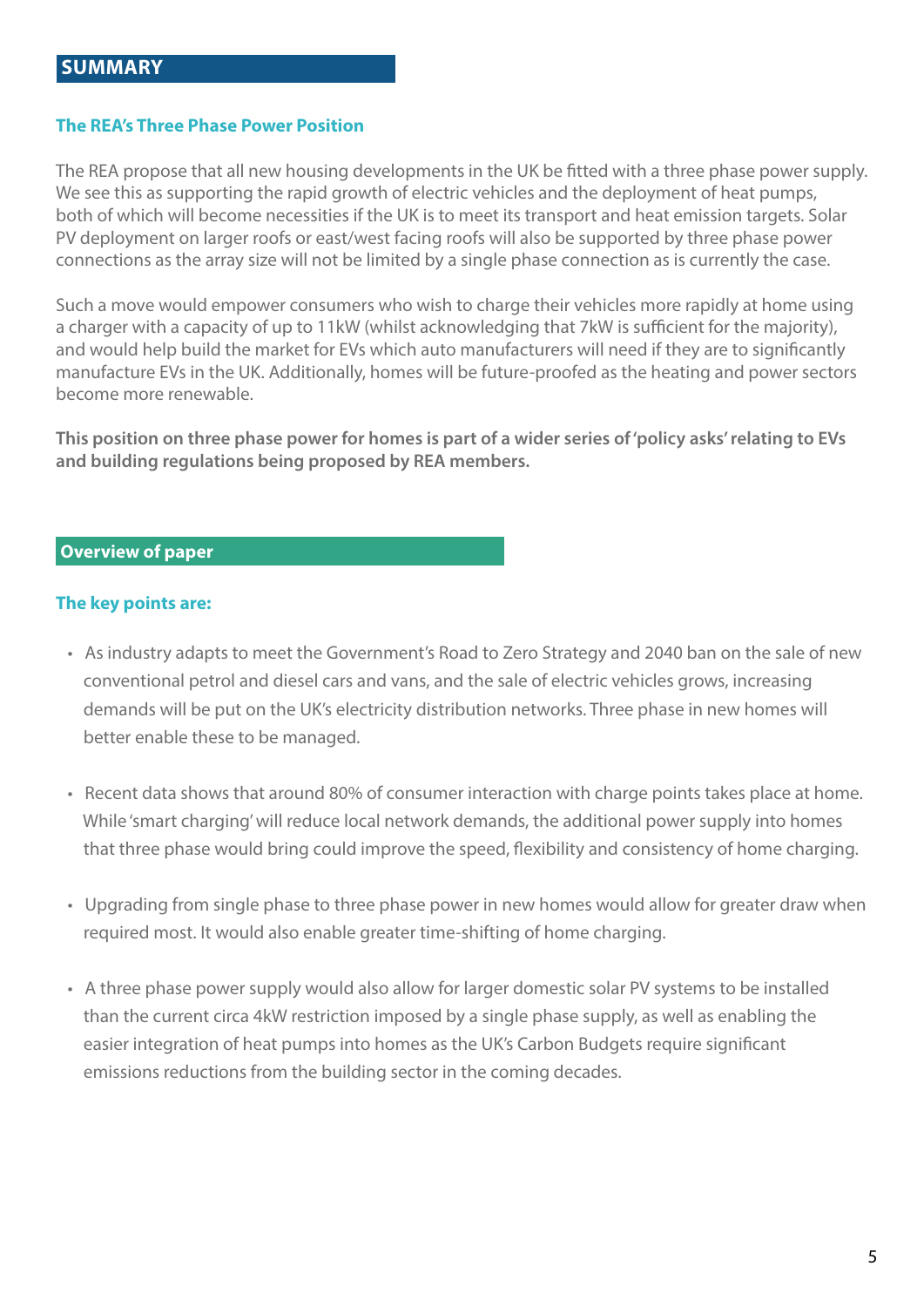#### **Tackling climate change**

The Climate Change Act of 2008, hailed earlier this year by energy and climate minister Claire Perry as the "gold standard" in emissions reduction legislation, committed the UK to reducing its greenhouse gas  $(GHG)$  emissions by 80% by 2050<sup>[1]</sup>. Of the subsequent proposals emanating from Government, the 2017 Clean Growth Plan is a crucial strategy which lays out how the UK aims to achieve its legally-binding decarbonisation targets to 2032[2]. The DfT's Road to Zero Strategy outlines 46 measures to decarbonise road transport, including support for EV charging.

#### **Global industrial change**

As a pillar of its climate actions, the Government announced that it intends to ban the sale of new conventional petrol and diesel cars and vans by 2040. £246m in 'Faraday Challenge' funding, released as part of the Industrial Strategy, is designed to complement the 2040 ban and stimulate innovation and investment in the UK's electric vehicle supply chain. Similar bans and funding strategies have emerged globally; France has also confirmed a 2040 ban and is working with the European Commission to develop an "airbus-style" Battery Alliance to support battery manufacturing in the EU. China is incentivising new battery and electric vehicle manufacturing and has compelled auto manufacturers to adhere to a "Zero Emissions Vehicle" mandate, which forces them to sell a certain number of electric vehicles onto the market. California has taken up a similar strategy.

#### **EV sales growth**

In the UK significant cost reductions are anticipated for battery electric vehicles (BEVs) and plug-in hybrid electric vehicles (PHEVs). The Committee on Climate Change's (CCC) 'Central scenario' outlines that in order to meet the UK's Carbon Budgets, 60% of new car and van sales will be electric by 2030, making up approximately 30% of the total population of vehicles on the roads of the UK. The REA anticipates potentially rapid technological development, their EV Forward View forecasts that 50% of new car and van sales could be electric by 2025. CCC analysis estimates that nearly 29,000 public charging points, such as alongside motorways and at 'destinations,' are needed by 2030 to support the predicted increase in quantities of EVs<sup>[3]</sup>.

#### **Encouraging manufacturing**

One of the Government's major priorities at present, as evidenced by the Industrial Strategy white paper and numerous sector deals that have been confirmed to date, is to increase domestic manufacturing of high-value goods post-Brexit. In the automotive space, the REA and its members are keen to emphasise that to manufacture electric vehicles, and batteries for power storage domestically, companies need stable domestic markets to sell into. Domestic success will also provide a launchpad for exports.

Encouraging home charging (as part of the wider ecosystem of charging forms) will be crucial in creating the consumer confidence that will result in the establishment of a domestic market.

#### **Heat decarbonisation**

The decarbonisation of heat is an additional looming issue. The Committee on Climate Change has identified the need for a 36% reduction in the UK's CO<sub>2</sub> emissions between 2016 and 2030, 20% of which is anticipated to come from the building sector. To decarbonise this, a variety of strategies may be implemented, one of which being the installation of heat pumps<sup>[4]</sup>.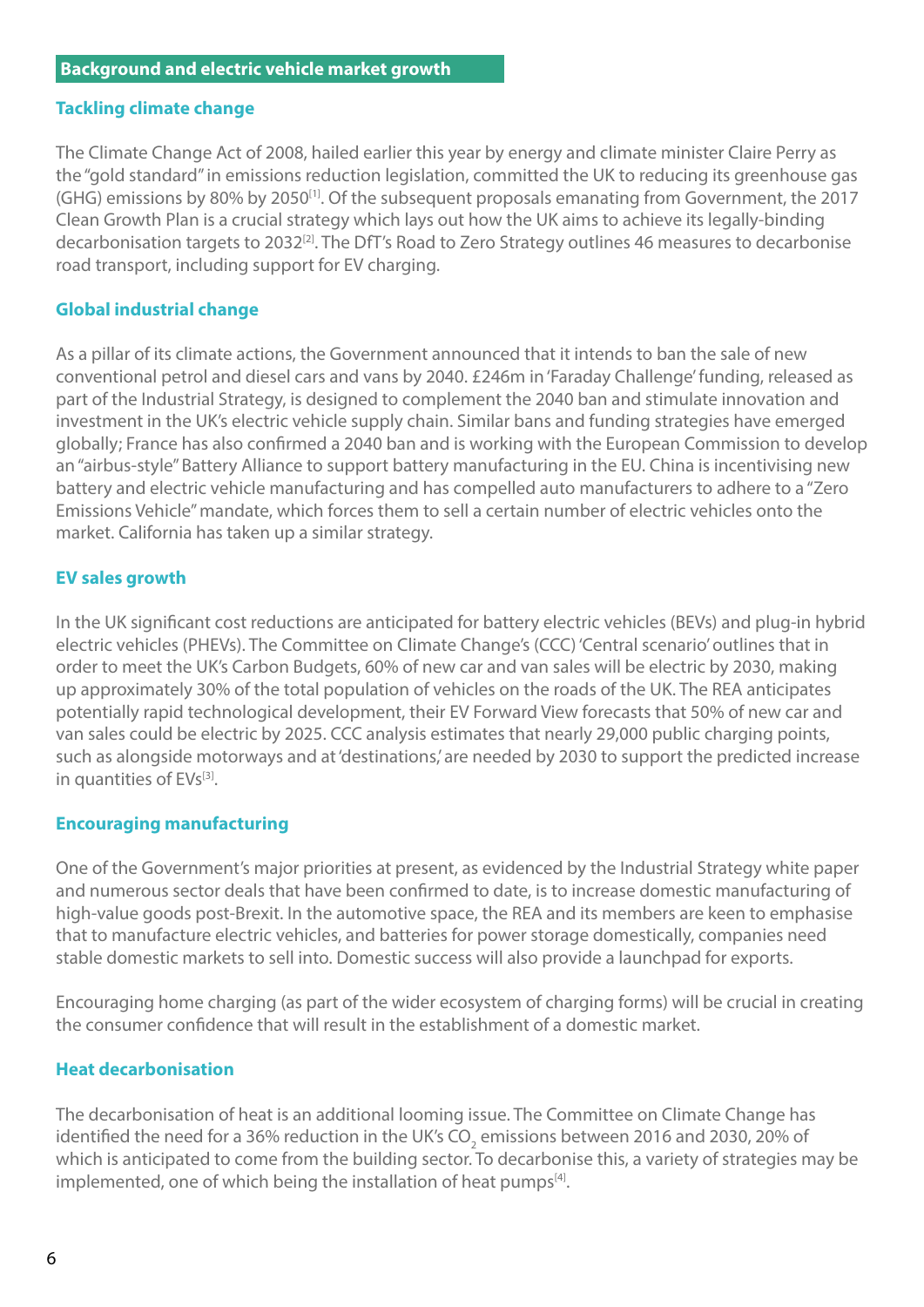

Figure 1 - Graph : UK emissions by sector : Clean Growth Strategy 2017<sup>[2]</sup>

#### **The interaction between EVs and the electricity network**

#### **Managing electrical network demands**

Increasing electric vehicle deployment is anticipated to require different thinking about the management of the UK's electricity networks. National Grid, who serves as System Operator (SO) and manages the UK's power transmission system, is pursuing plans to enable the development of around 50 ultra-rapid (up to 350kW) EV charging hubs along major motorways. Such hubs will be crucial in reducing 'range anxiety' for motorists that make longer journeys. Their analysis indicates that the changes to the transmission system necessary to cope with a rapid rise in the number of EV's on our roads are deliverable and would cost in the range of £500m - £1bn, as reported by the Financial Times.

While National Grid may be at the fore of developing rapid charging hubs, in some ways they are a step away from the rigours of home, workplace, on-street and destination charging. It is the local Distribution Network Operators (DNOs), who manage the low-voltage network that connects consumers and many businesses to their power supplies that will be on the front lines of this transition. While DNOs such as Western Power Distribution expect customers to use fast charging when on long journeys (such as the transmission-connected ultra-rapid hubs as proposed by National Grid), overnight home charging is expected by them to be the source of the majority of overall charging whilst vehicles are idle overnight.

Preliminary results from the Electric Nation project, presented by Western Power Distribution to the All-Party Parliamentary Group on Electric and Automated Vehicles in March 2018, show that the day-to-day reality for many commuters will be that the majority of charging will take place at home. The project, which involves monitoring the charging patterns of around 700 EV drivers (who come from a range of backgrounds and use a variety of vehicle models) indicates that currently around 87% of charging connection events take place at home, with 8% at work, 4% at service stations, and 1% at 'destinations' such as shopping centres (see Graph 2 overleaf).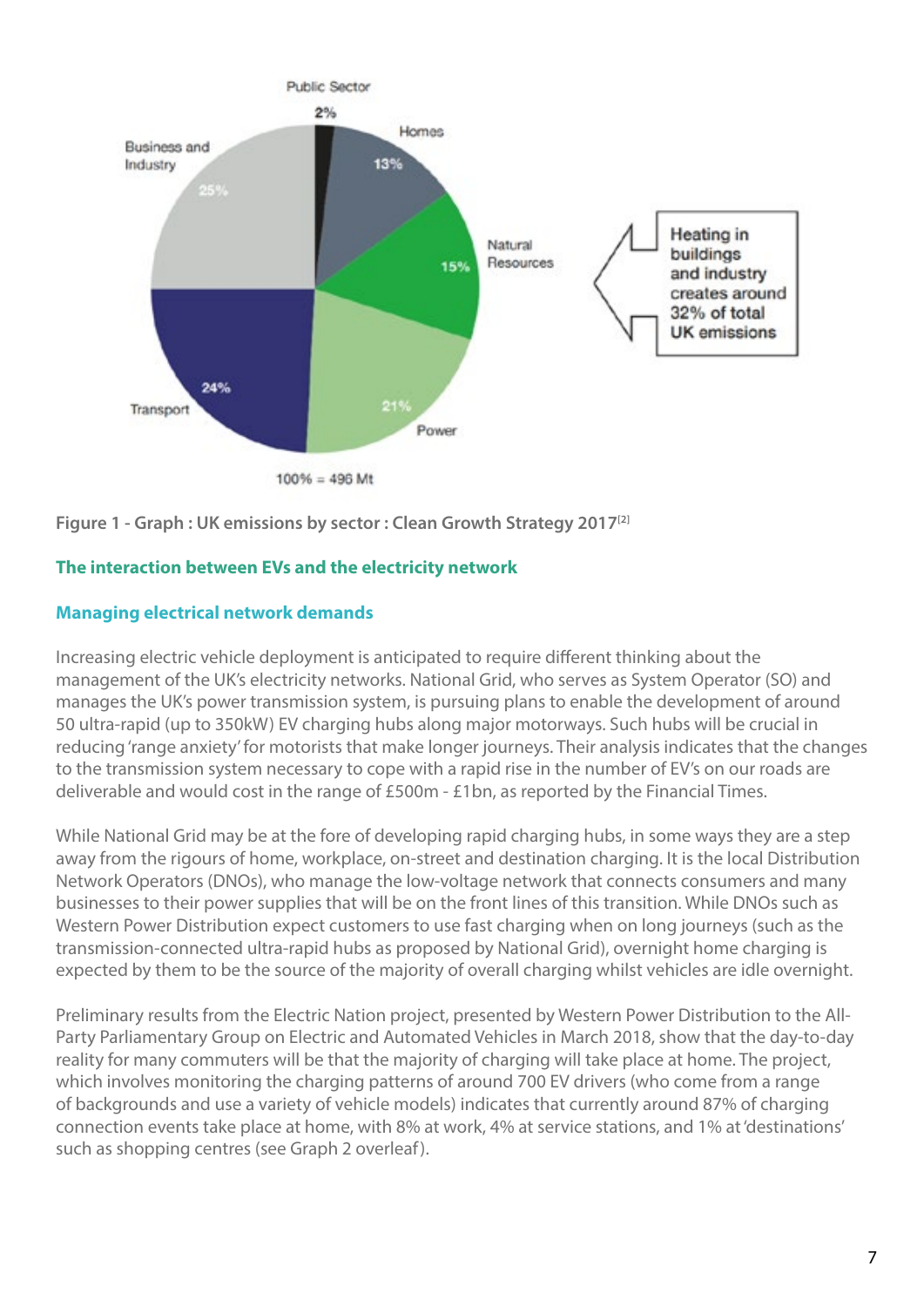#### Where do trial participants charge most often?



#### **Figure 2 - Graph : Taken from WPD presentation on the Electric Nation project, 1st March 2018**

Depending on the neighbourhood-by-neighbourhood level take-up of electric vehicles, local hotspots for increased electrical demand may start to emerge. The same may be said for certain shopping areas, whereas a chain or series of individual businesses or Local Authorities may incentivise customers to shop at their location by installing numerous charge points. On-site energy storage and renewable power generation can alleviate certain issues but network upgrades may also be needed. The Electric Nation project also modelled the impacts of "smart charging," which manages the demand that EVs can make on the grid at periods of high demand such as the early evening when much of the UK's working population returns home and other loads such as ovens and hobs are in widespread use, especially in winter.

Analysts modelling local grid strain also need to consider the impact of on-street charging. There is funding available from the Office of Low Emission Vehicles in the On-Street Residential Chargepoint Scheme for the approximately 40% of the UK population without access to a driveway or off-street parking.

#### **Why three phase?**

Government acknowledges the need for home charging and three phase is the best way to deliver this. In new homes, and in certain areas of particularly high local demand, three phase power supplies may ease local grid pressures as well. For the majority of customers single phase charging will be adequate, but some customers in the future may wish to home charge at a higher rate, particularly as battery ranges are extended. Additionally, under Engineering Recommendation G83 (see page 10), single phase connections currently restricts domestic export to 3.68kW AC of solar PV per phase on their rooftops, without seeking DNO permission, so three phase would allow up to three times this amount and allow for easier connections to heat pumps as the Government increasingly prioritises the decarbonisation of heat.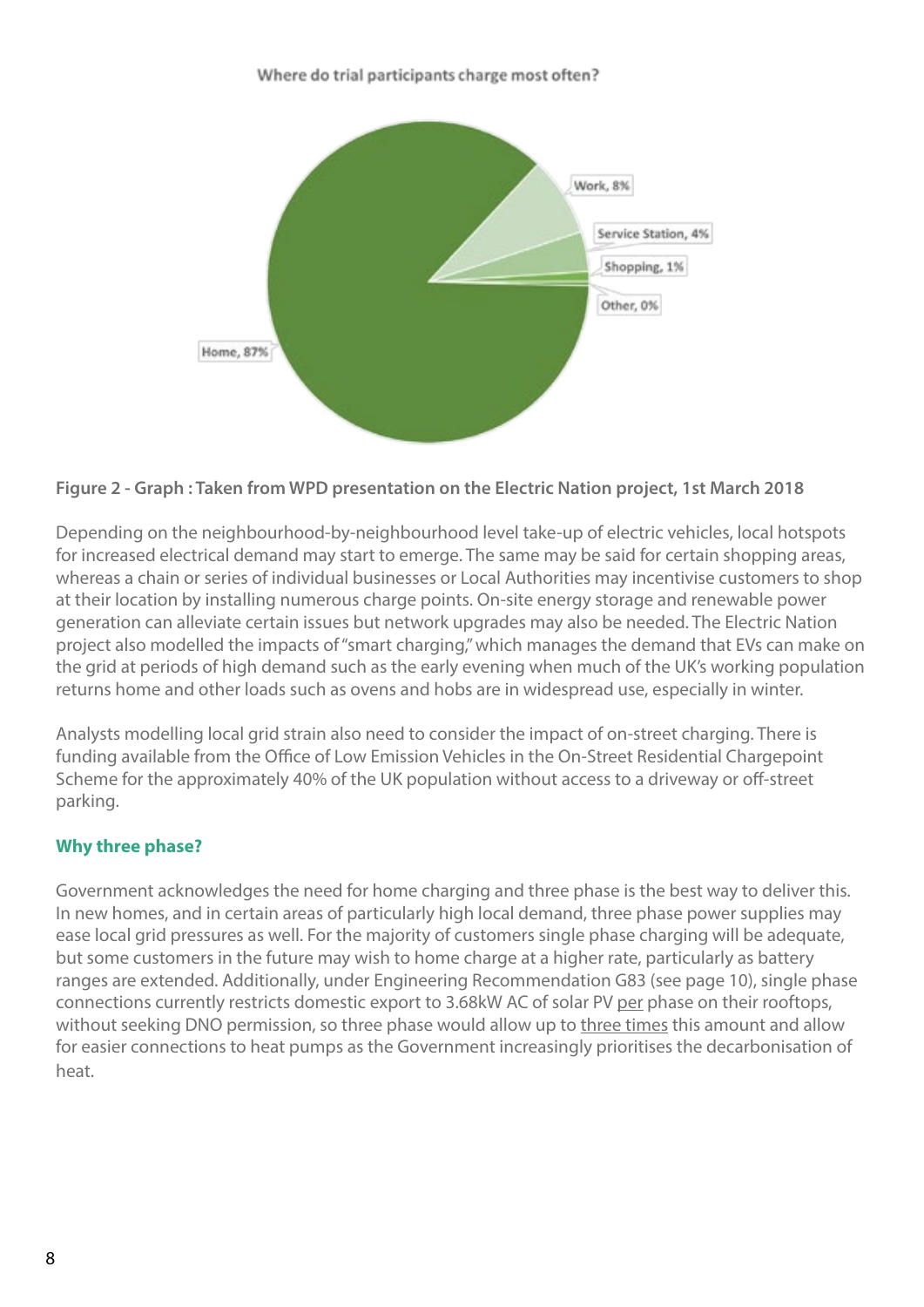#### **UK home electrical connections - the current model**

The UK's distribution network is generally designed as a three phase system from the transmission grid through the local transformer with a three phase 230/400V supply running typically under the street, but homes are typically only connected to a single phase. (Figure 3 ranging in capacity from 60 Amps to 80 Amps.





This is in contrast with the rest of Europe which is operated on a three phase system all the way into the home. In a single phase home, one of the three phases and the neutral connection are run into each house and all appliances are run on this phase, constraining the load that can be put on the house supply. The norm for new builds in the UK is generally single phase with 60A or 80A fuses.

When the grid system was designed, UK homes were drawing relatively little power and therefore this method of balancing the phases was sufficient. This though can now lead to imbalances between the phases on the local transformer, since houses in developments are connected in rotation between the phases: the first house on phase 1, the second on phase 2, the third on phase 3 and then the fourth on phase 1 again and so on. If many houses on a local transformer are drawing high currents, this can also lead to greater losses due to heating of cables and the imbalance of load between phases supplying the houses.

More electric vehicles will require more charging points which will increase the demand for electricity at the locations that they are installed. Most cars at home will not be charged through a normal 13A plug and socket, and instead will be charged through bespoke chargers and circuits being used for charging. The common design of chargers integrated into vehicles are limited to 32A per phase, which gives an effective limit of 7.4kW on a single-phase supply. In every future National Grid scenario electric vehicle numbers are expected to increase (Figure 4<sup>[9]</sup>).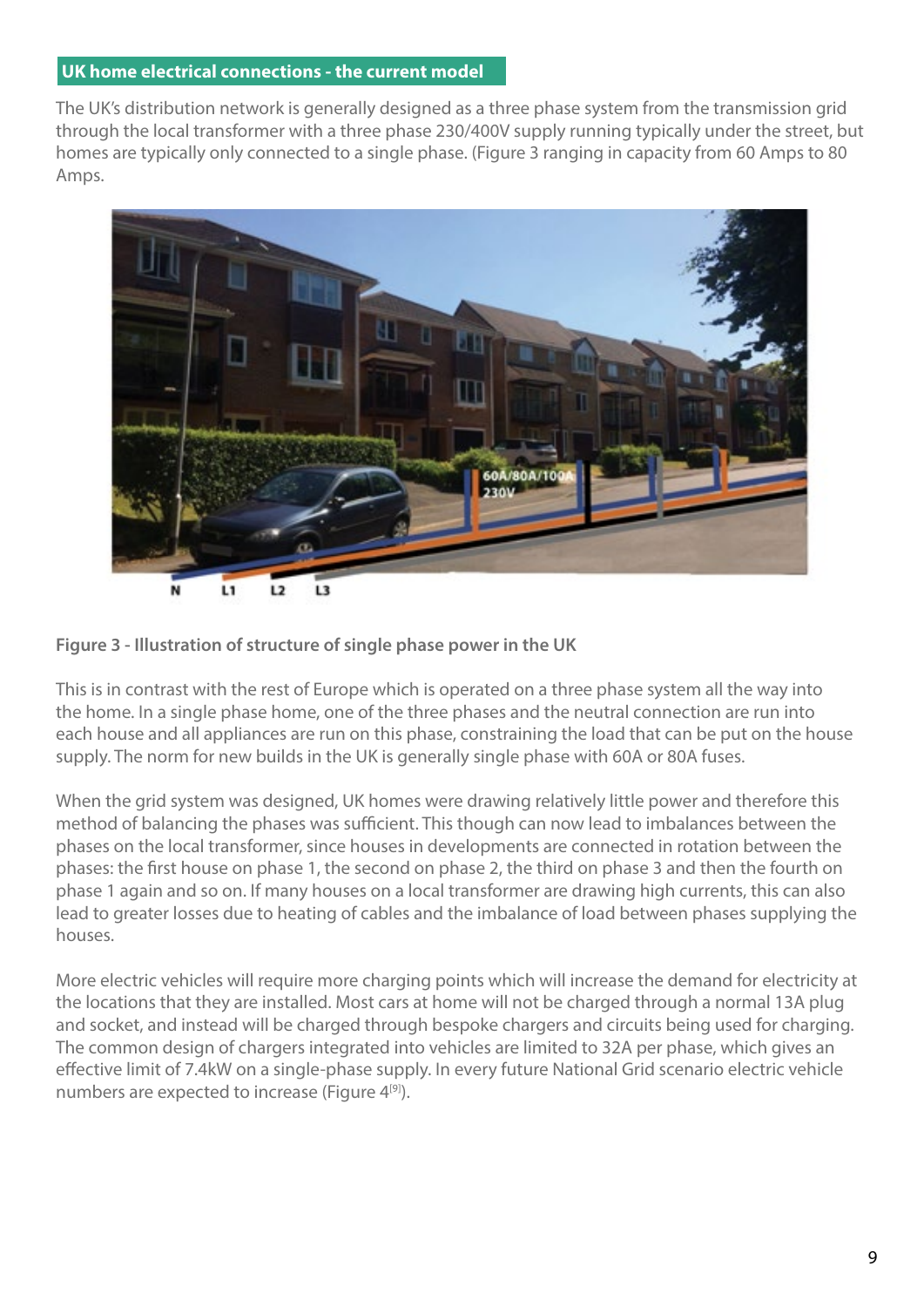#### **Figure 4 - Graph of expected EV uptake : National Grid, Future Energy Scenarios 2018[9]**



Consequently, increased demand will be placed on the distribution network as the need and number of slower home and faster on-street or destination charging points increase.

#### **Solar deployment**

Since the introduction of the Feed-in Tariff in 2011, around a million homes and businesses across the UK have installed small-scale rooftop solar panels. This is a significant increase on the expected rate of deployment by the regulator, Ofgem (as evidenced in the Graph opposite).

In the coming decades, installing a rooftop solar system will continue to be an obvious solution to ensure that home and business owners' electricity bills are reduced, to decreasing our reliance on energy imported from overseas, and to decarbonising our power, heat, and transport sectors. Costs for solar modules have continued to fall in the past decade and analysis from Bloomberg New Energy Finance, Eaton, and the REA indicates that costs for generating energy from most solar technologies will more than halve again in the coming years.<sup>[5]</sup>

Households currently installing solar PV modules on their rooftops are often curtailed as they can only install a system with an exportable capacity of 3.68kW on a single phase system without having to seek permission for installation from their local DNO. Applying for permission can add delays and sometimes incur additional costs. Solar PV can currently generate a maximum of 17.4A output (an increase on the output limit of 16A originally stated in G83)<sup>[10]</sup>. A three phase power supply could support a higher capacity system and therefore increase effectiveness by permitting 16A per phase and trebling the capacity of the system to be installed. This would still comply with G83, meaning that homes with a three phase system can install an increased amount of solar on their rooftops without having to request permission from the DNO.

#### **G83 and three phase**

To give it its full title Engineering Recommendation G83, sometimes abbreviated to EREC G83 or simply G83, is published by the Energy Networks Association (ENA). The purpose of this Engineering Recommendation is to simplify and standardise the technical requirements for the connection of Small Scale Embedded Generators (SSEGs) for operation in parallel with a public low-voltage Distribution System, by addressing all technical aspects of the connection process from standards of functionality to site commissioning. G83 for single generating stations with G59 dealing with anything over 16A phase. See http://www.energynetworks.org/electricity/engineering/distributed-generation/dg-connection-guides.html.

Many energy companies installing EV charging infrastructure are also in the business of developing rooftop solar and battery storage. Numerous products are available to let consumers monitor their generation and usage via an app, and their self-generated power can be supplied directly into their EV. Three phase supplies, therefore, will help both the growth of the domestic solar market and the decarbonisation of the transport mix.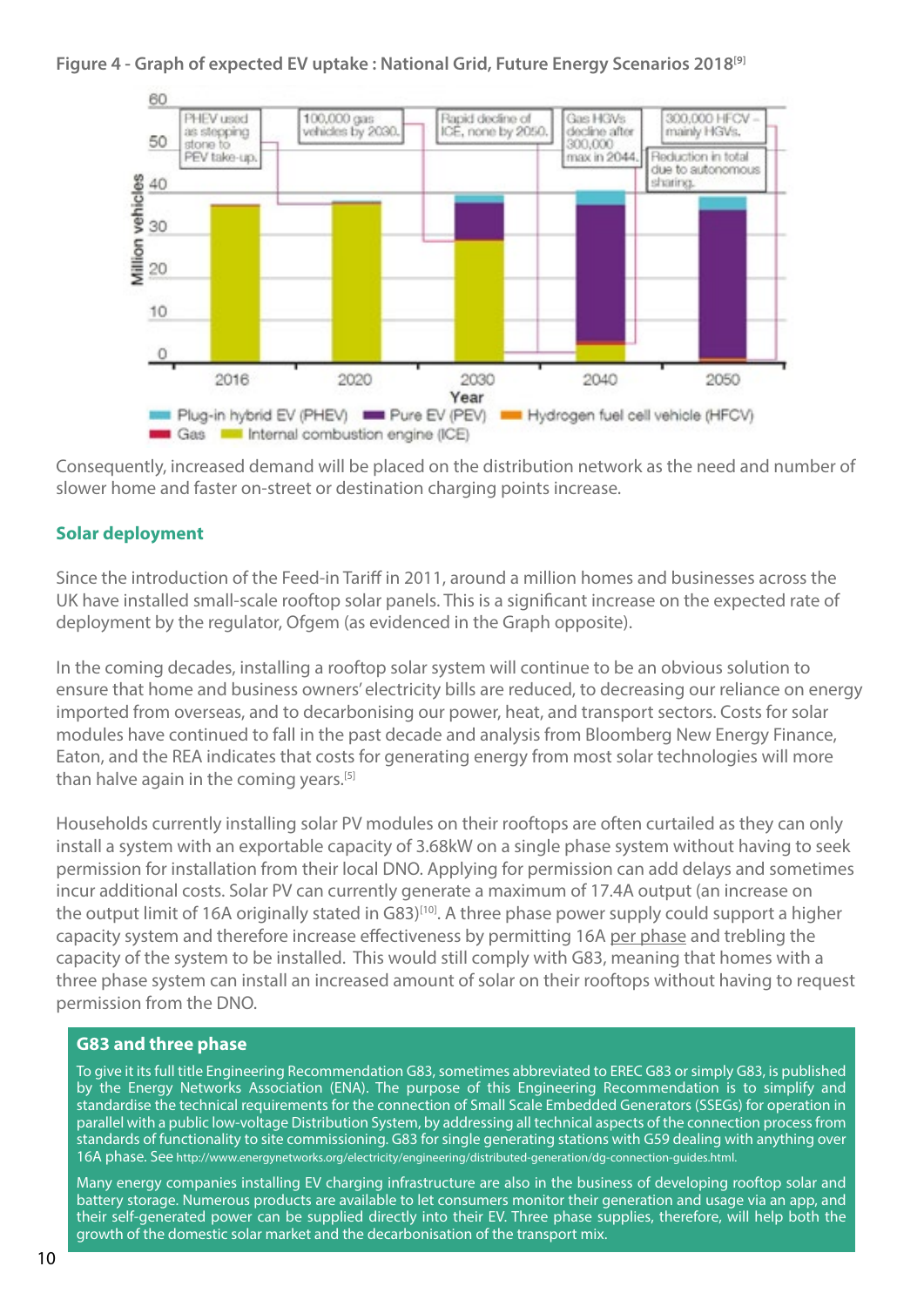

**Figure 5 - Graph : Projected Solar Deployment : Ofgem's Future Insights Series Overview Paper 2016[6]**

#### **Three Phase Power - the benefits and what's involved**

A three phase power system is currently used in large parts of Europe and is considered as more efficient than single phase. Appliances and circuits are assigned to different phases so that each load is balanced. Larger appliances including heat pumps and water heaters are often three phase versions using equal power from each phase. Some appliances may be equivalent to their UK equivalents but installed differently, e.g. an electric hob with each hotplate wired on a different phase. (Figure 6).



**Figure 6 - Illustration of structure of three phase power as used in Europe**

Consequently a charging point can either be run on one phase while the household (and potential heat pump) is run on another, or such high loads can be spread across multiple phases.

This can allow higher speed charging to take place at off-peak times, typically at 11kW (3.7kW per phase) or higher, although this may not always be required. Large battery capacities require proportionately less time to charge. It should be noted that patterns of refuelling electric cars with larger batteries are different to those of internal combustion vehicles. In internal combustion engine (ICE) cars, the mentality is more organised around refuelling only when the tank is nearing empty. Regular home 'top ups' while the battery still has significant charge is more the norm with longer range electric cars. This means that homes connected on single phase supplies will still be able to charge adequately.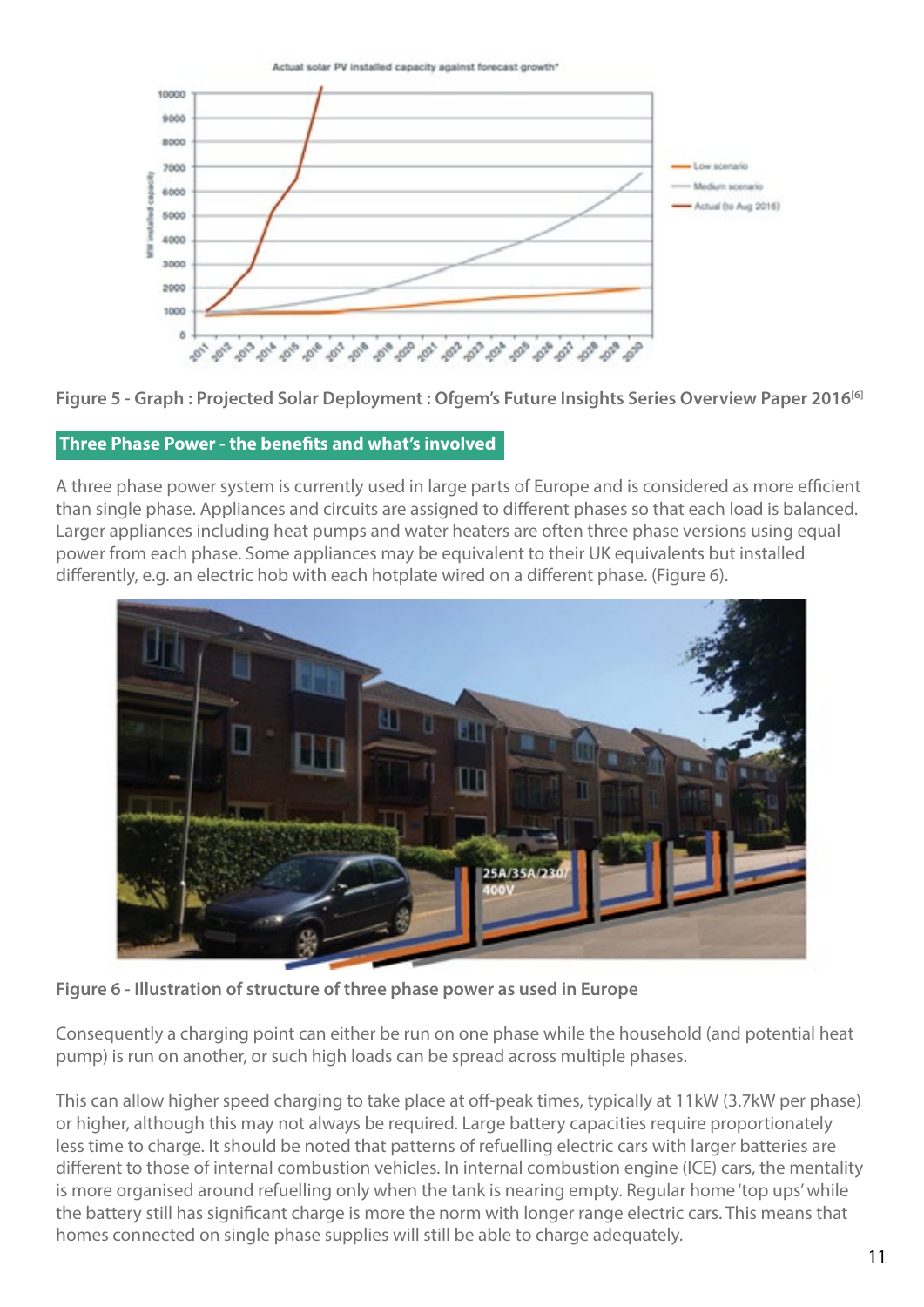**Figure 7 - Table : Charging times and capacities of a large (90kWh) battery[8]**

| <b>Charger Size kW</b> | <b>Amps</b>     | <b>Large Battery</b><br>90kWh |                        |
|------------------------|-----------------|-------------------------------|------------------------|
| 3.7                    | 16A             | 24h00                         |                        |
| 7.4                    | 32A             | 12h00                         |                        |
|                        | 16A three phase | 08h00                         |                        |
| 22                     | 32A three phase | 04h00                         |                        |
| 50 (DC)                | 80A three phase | 01h30                         | to 80% State of Charge |

As battery ranges extend some homes may choose to install an 11kW charging point instead of a 7.4kW charger to reduce their recharging times. The installation of a three phase system will support customers to pursue this option. We emphasise that 7.4kW chargers are adequate for much overnight charging. As car ranges and consumer uptake grows, however, it is pragmatic to begin equipping people with the ability for a higher charge rate (particularly when seen in the context of solar and electric heat deployment). Depending on how networks, regulators, and Government decide to 'manage' peak EV charging times in different regions, be it through direct intervention or market mechanisms, an 11kW charger on a three phase system would create additional consumer confidence that they would be able to take a significant overnight charge.

Following the assent of the Automated and Electric Vehicles Act (2017-19) it is likely that future home charge points will be required to have smart capabilities. This will complement a three phase supply as vehicles will be able to draw more power, at more convenient times.

It should be noted that other forms of charging, such as National Grid's proposed ultra-rapid (350kW) hubs along major motorways, are expected to be transmission-system connected (rather than to the distribution grid, which is where domestic EV charging will impact most). National Grid has proposed up to 50 such hubs are created, which, for an example of costs, could mean £500m to £1bn in transmission network upgrades.

#### **Installing three phase in existing homes**

The paragraph below is focused on how existing homes can covert to three phase power supplies. While this may be desired, or even needed in certain situations, the REA is not advocating for policy that compels existing homes to retrofit to three phase connections.

For those homes that see it as desirable to install three phase supplies into their existing structures it should be noted that this would not necessarily involve re-wiring the house. Discussions with contributors indicate that a three phase supply can be run from the street to the home and connected to the consumer unit where the electrical supply is brought into the house and then distributed to the various circuits within the house. The first phase can remain in place to power the existing household appliances, and the second and/or third phases can be connected directly to the charge point (and/or in the future, a heat pump). This would significantly reduce costs as the whole home's wiring would not need to be redone.

The steps involved with installing three phase supply to an existing house include:

- Checking with your DNO and arranging for works
- For retrofits, seeing if others in the area also need upgrades
- DNO investigates to see if local transformer needs upgrades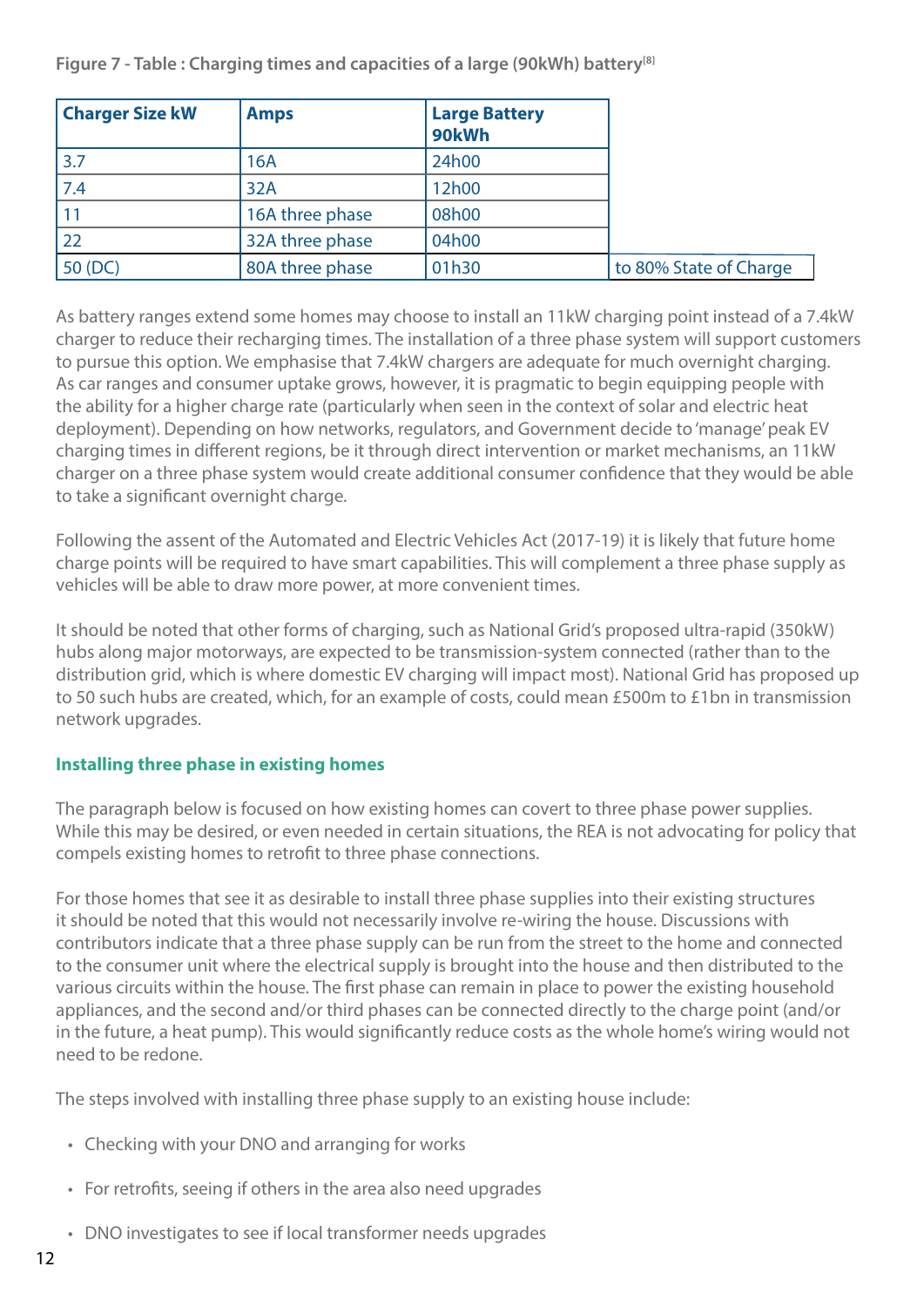- Cables need to be run from the DNO cut-out (main fuse) to the cable feeding homes in the street via new or existing ducting, or connected to overhead lines
- An appropriate consumer unit needs to be in place, with potential upgrade costs for retrofit
- Wiring in the house needs to be installed for new builds the circuits within the home could utilise different phases with large appliances balanced across phases. For retrofits, the extra phases can be directed to the garage or parking space

#### **What about apartment blocks?**

The REA is advocating that new commercial properties with car parks, including blocks of flats, should be built with passive EV charging, meaning that minimum power supplies should be required which will allow for charging to be installed more cheaply and quickly as the EV market grows.

Consideration should be given to stipulating that Local Authorities follow the draft London Plan, which outlines that 20% of car parking bays in a new car park need to have a charge point, and that the enabling cabling and ducting is laid to ensure that more charging points can be quickly rolled out once the market matures.

Evidence from REA members indicates that pre-equipping such premises with power supplies and ducting can be about 70% cheaper than retrofitting.

#### **Industry perspectives on three phase in homes**

#### **Interviews with a DNO, an installer and a land developer**

As part of this report the REA conducted a series of interviews to obtain industry perspectives and data. Companies consulted included; isoenergy, Western Power Distribution and Savills.

The REA asked numerous questions throughout these interviews relating to the costs and feasibility of installing a three phase supply in new, and existing, homes. Questions also related to the technical process of doing so and the benefits as the UK's energy system moves towards a more decentralised, decarbonised, and electrified model. The following is a summary of the discussions:

#### **The costs in comparison**

Committing new build homes to a three phase power system provides the appropriate infrastructure requirements needed for increasing numbers of solar panels, electric vehicles and heat pumps. The current low voltage grid arrangement may not be sufficient to support these developments and could lead to over-loading if it is not upgraded.

When planning a new housing development the DNO will provide a price for installing a supply and connection to each house. By law they have to give the lowest cost (detailed in Ofgem guidance as the "lowest cost, efficient, coordinated and economic solution") which is currently a single phase connection.

As the UK currently installs a single phase supply as default, without government intervention it is likely that this practice will continue as this is the cheaper option, albeit not by much. If regulation was introduced to compel the installation of three phase systems in new homes and in renovations, cost would be likely to fall.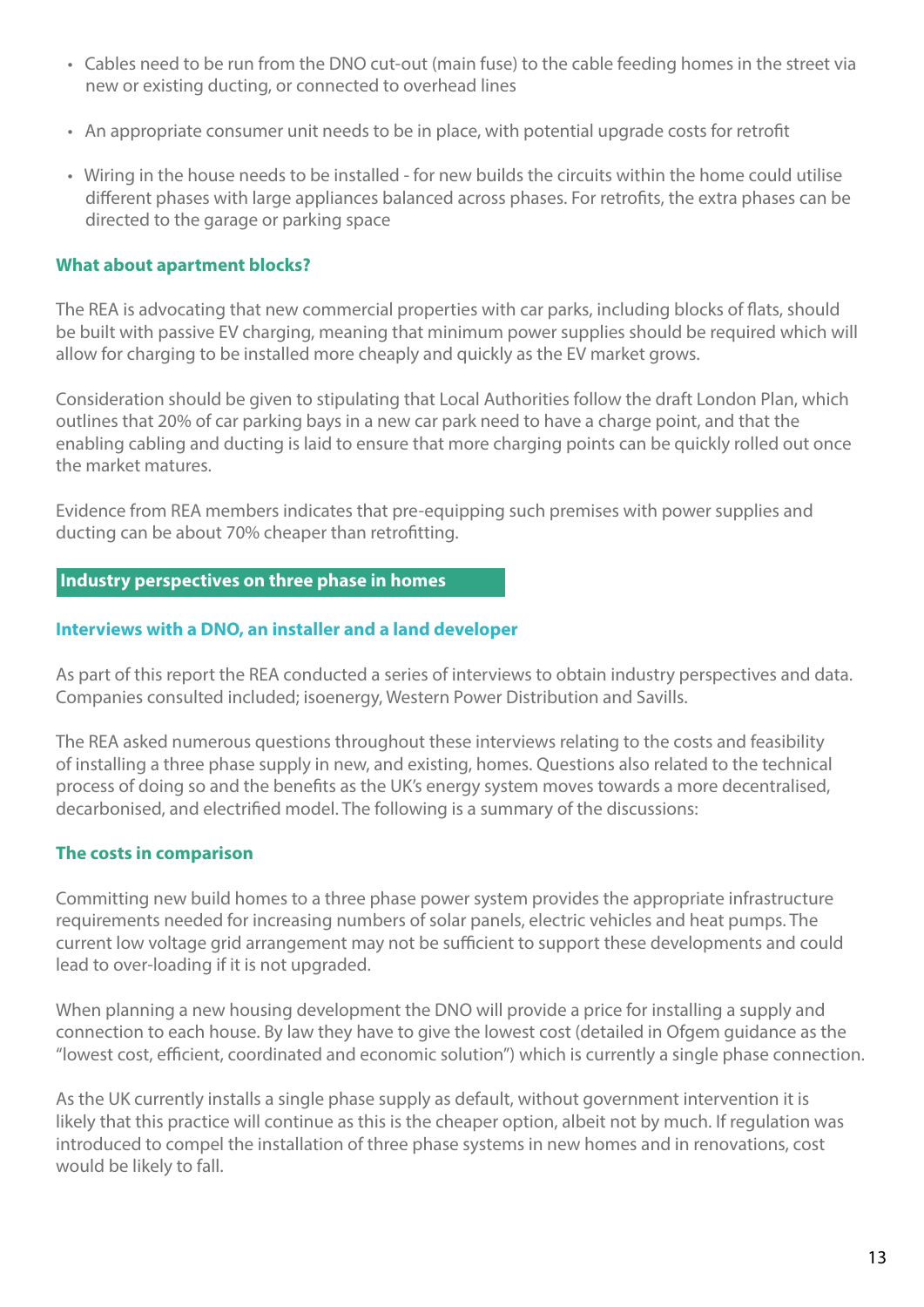Costs when fitting new developments with a three phase system mainly arise from:

- Installation of three phase cabling,
- Installation of distribution boards and a termination box.

#### **Three phase in new buildings**

Following discussion with a wide range of companies the REA estimates:

- The price of three phase cable would only be a couple £/m more and would fall to near parity with the right volumes.
- Trenching and ducting costs would be small and equivalent to those currently in-place for single phase.
- Mains joints could be more expensive but this cost will reduce as they become more commonly used.
- Plans need to be drawn up on how to build houses like this and what the best way to subdivide the house would be.

WPD are planning a three phase trial in a 'green' low carbon housing development in South Wales. If this is successful and effective they may consider changing their company design policy to make all housing estates three phase.

An issue may be with Independent Distribution Network Operators (IDNOs) as they can build and operate to independent design standards which may undermine efforts.

#### **Three phase in retrofit homes**

WPD are currently undertaking another project with refurbishment to see how much it would cost to change a series of developments to a three phase system. WPD are aiming to conduct this with as little impact to the buildings as possible. They predict that homes built in 1970's onwards would be fairly simple to change as they have plastic connection ducts. However, systems in homes built before this are more complicated and holes would have to be drilled at either end of the cables to remove and replace these.

WPD has made clear that their test retrofit programme is designed to better understand costs for those homeowners who elect to have their power supplies upgraded.

The distance between the network and the settlement plays a big factor in overall costs as it affects the quantities of trenching needed to be dug and cabling that needs to be laid. The distance also influences where the transformer can be mounted. It could be expensive to re-wire mains cables in the street compared to laying initial cables (as stated above). Cable cost is relatively low (£10/m) however excavation and relaying costs could be as much as £100/m.

isoenergy provided several case studies into past projects they have completed. The cost of retrofit seems to be considerably higher than the potential costs for new developments and increase with distance from the substation. Laying a new cable to an existing house 10m from the substation was found to cost £6K whereas a house 100m away costs £22K and one 1,000m away costs £45K. The standing charge for a new connection will also rise as capacity does, subsequently there will be an ongoing cost to keep that connection.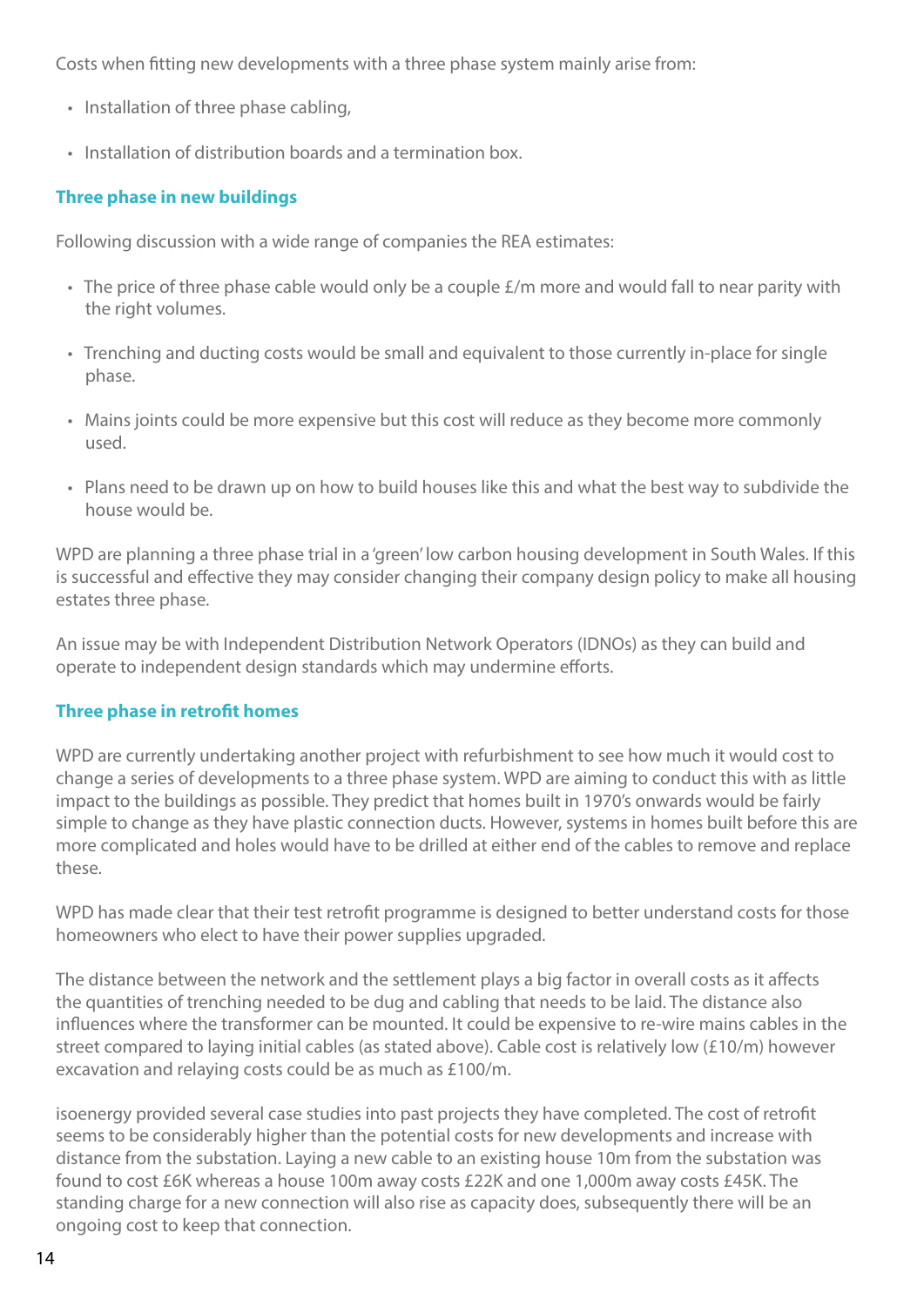#### **Conclusions**

Three phase connections should be introduced as standard as this can be done for only a slightly higher cost to at present and will become even more pressing given Government commitments in The Road to Zero Strategy. The main struggle with developing new builds on a three phase system is finding an initial developer who is willing to participate. Developers want buildings to be built at as low a cost as possible as a way of maintaining margins. First movers and regulation is needed too as many are unwilling to make the first move and someone is needed who will take the initial steps. IDNOs could present a distinct problem as the Merton ruling does not extend to them and they would not be obliged to construct developments on a three phase arrangement.

#### **1. New developments**

Building new developments with a three phase power system would not incur significant additional costs and, any that did occur, are likely to be reduced as the market becomes more competitive.

As new-build houses increase their loads through the use of electric showers and other technologies such as heat pumps, inadequate service cables supplying the buildings could overload and cause losses. Installing three phase power would reduce imbalances and help improve the efficiency of local networks.

As the Government will need to reduce our reliance on natural gas for heating and cooking, other heatgenerating systems will be needed. Heat pumps have been widely suggested as a legitimate alternative and the extent of their roll-out is being presently considered by the Government's heat strategy team. However, they present a similar problem to charging points in that their load on a single phase system could cause significant issues. Running these on a different phase to charging points and household appliances would increase efficiency and prevent any short circuiting.

The Government and industry need to see the opportunity to support the introduction of three-phase supplies in new homes - as a policy it will support the decarbonisation of the UK's building stock, and will help the Government achieve its Industrial Strategy goal of building new British industry.

#### **2. Existing homes**

Retrofitting established developments will be more challenging and will incur higher costs than new-build, especially in builds pre-1970. It is likely that costs would be reduced as competition and the increased demand for materials increase. Certain up-front costs will remain regardless of volume however, such as the costs of trenching and relaying cable from substations, especially to dwellings located a significant distance from the substations.

It is unlikely a significant number of homes will elect to do this given the associated costs, the feasibility for many on charging on a single phase, and the new market-mechanisms being discussed by the sector for managing any additional peak demand from EVs.

#### **3. Points to be addressed as highlighted during this investigation:**

- Convincing developers/IDNOs to construct new buildings on a three phase power system while single phase is currently cheaper.
- Plans need to be created to aid in the development of a standard approach to three phase conections, in particular, what will be connected to each phase to balance demand.
- High additional costs of retrofitting especially in remote buildings and those dating back to pre-1970.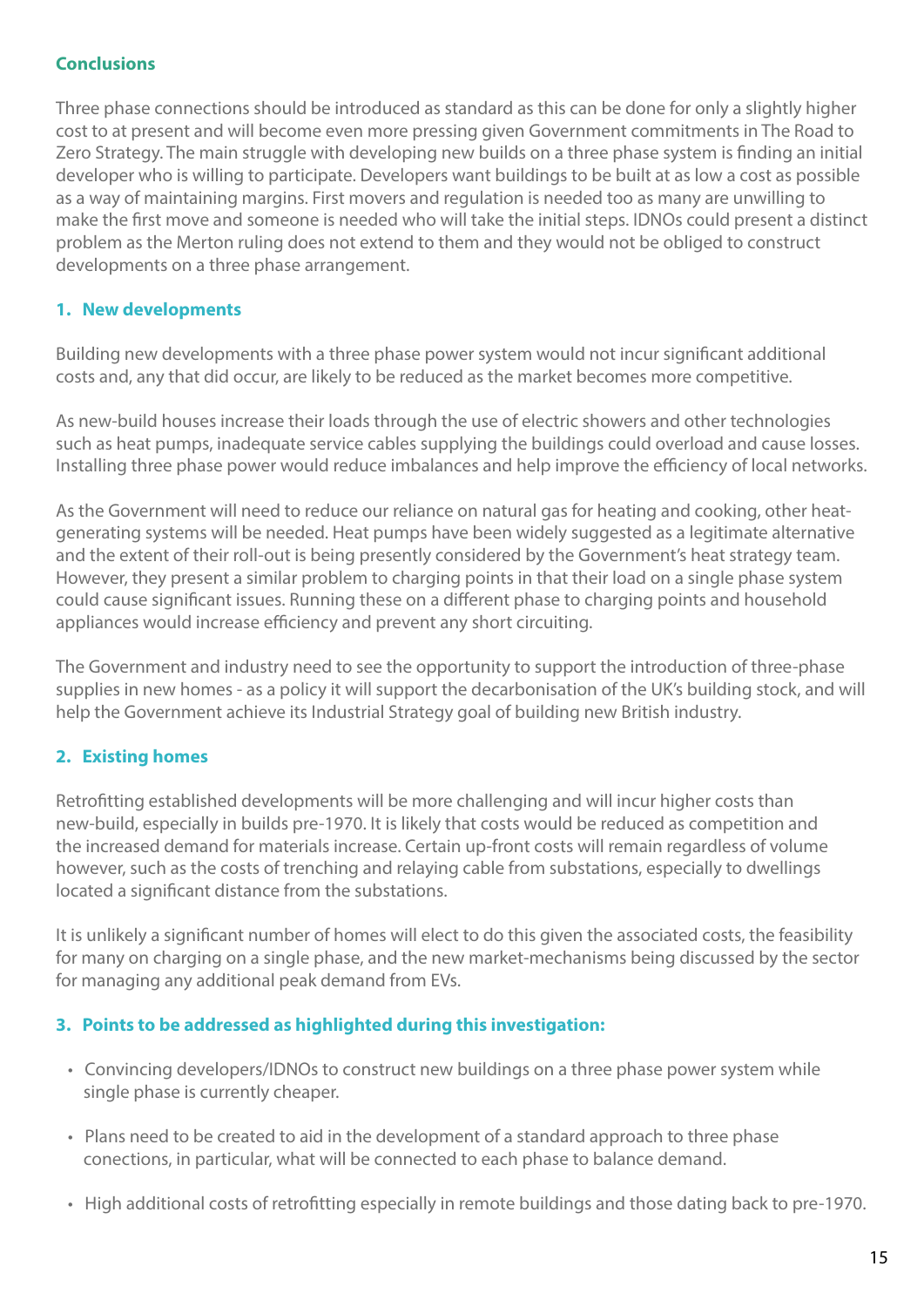# **Did Tirion. serohomes**

#### **Introduction**

The Parc Eirin innovative scheme is an initiative between the Pobl Group, Tirion Homes and Sero Homes. Parc Eirin has been developed through the planning process and is consented as a traditional garden village scheme consisting of 225 homes. The project will be enhanced with technologies and delivery methods which will combat fuel poverty, reduce carbon dioxide emissions, improve air quality and facilitate a transition to clean and affordable transport. The aim is to create a development that generates as much energy as possible (at least as much as it consumes), is flexible in operation and features technology that is well integrated into the existing building design. The technologies represent a switch from fossil fuels to renewable technologies that will decarbonise further as the grid becomes 'greener' over time.

This project will seek to take part in the Welsh Government Innovative Housing Programme 2018/2019, demonstrating that homes which look and feel familiar to consumers can play a better role in the future decarbonisation agenda. The three companies involved will achieve this by seeking to make the homes look, feel and operate very much like traditional homes.



**Image: Parc Eirin CGI**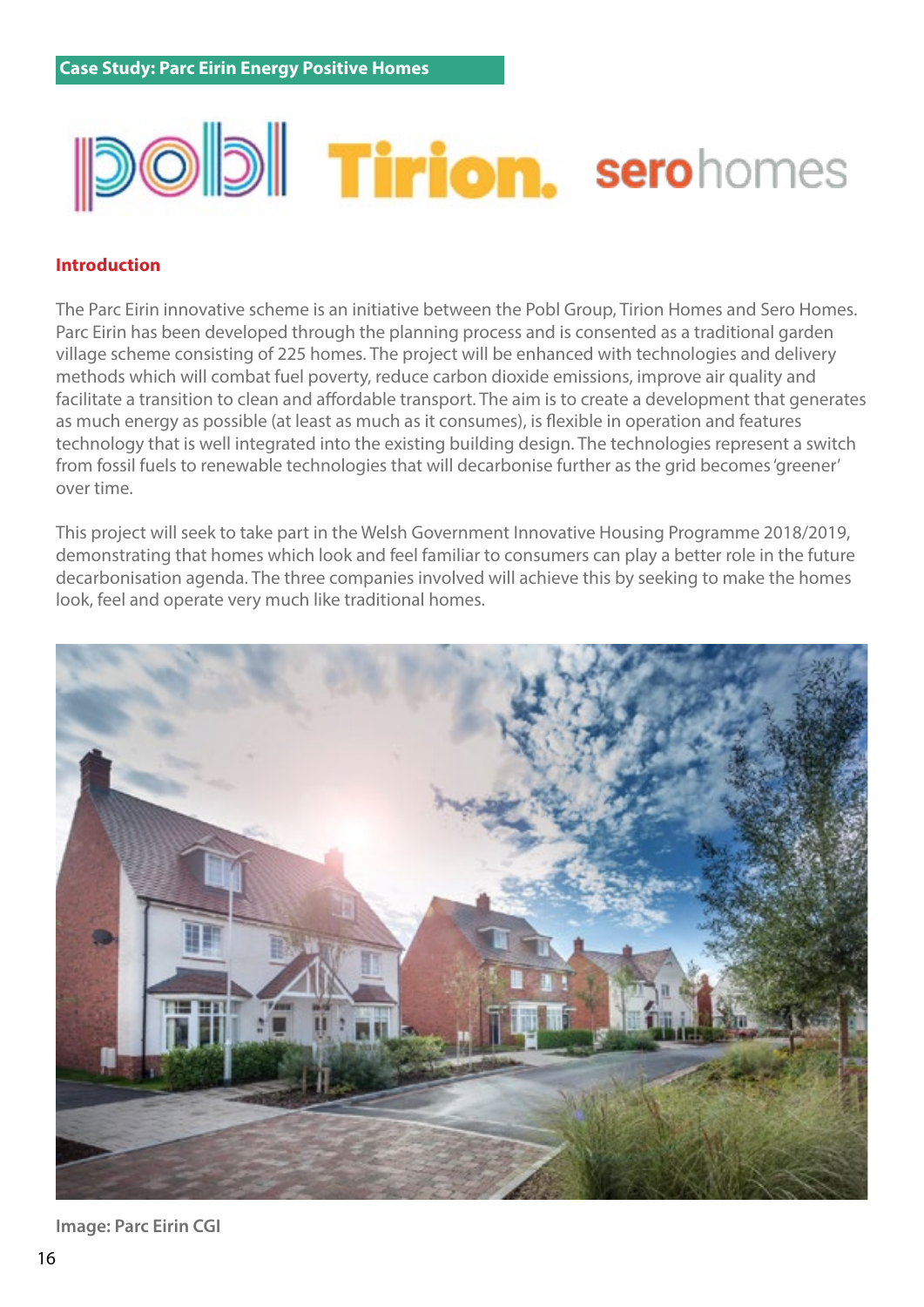#### **Renewable technology**

The technologies have been chosen to provide flexibility in energy consumption and to take consumers off the grid at peak times. The homes will generate heat and electricity through a building integrated photovoltaic and solar thermal roof (PVT), this provides a good contribution to the heat and electricity demands of the home. A combination of thermal and battery storage ensures that the consumer retains low cost energy for use at peak times. The homes will also feature smart heating controls, smart appliances and electric vehicle charging.

Western Power Distribution ("WPD") is actively assisting the developers of Parc Eirin because the electrification of heat and transport presents a challenge in network regulation and stability. Sero Energy (a sister company of Sero Homes) is developing a forecasting and load control system which is well aligned with WPDs transition to becoming a Distribution System Operator (DSO).

#### **Three phase supply**

A risk with the proliferation of home vehicle charging is that the traditional three phase grid becomes imbalanced because certain single phase homes will have a charger and others will not. This places an imbalance not foreseen when the grid was designed.

The Parc Eirin project will utilise a three phase supply to each home and distribute loads evenly across the phases to aid balancing. Lithium ion batteries, photovoltaics and heat pumps will be used to evenly distribute generation and demand. Three phase will also enable the project to adopt faster charging rates and maximise generation whilst future proofing for smarter grids.

The project will investigate the best configuration for wiring in the home to allow diversification of load across each phase within it and across the development. The additional cost for installation should eventually be marginal. However, it is anticipated that an additional cost will be inevitable on earlier projects due to scarcity of three phase equipment and the new electrical design.

The project will be designed so that it can participate in demand side response (DSR) activities, the three phase supply will allow greater turn up demand capacity and rapid charging of connected vehicles.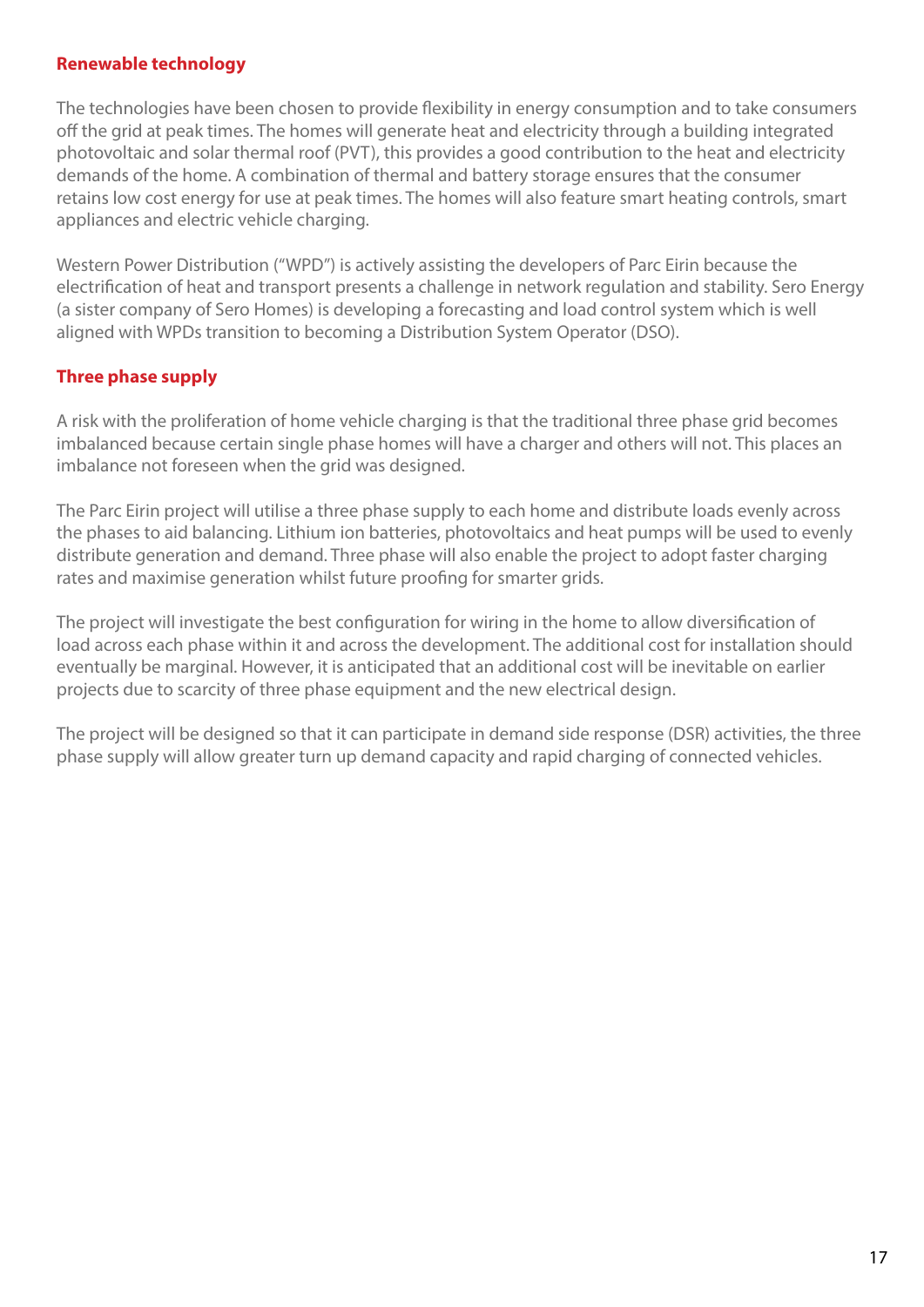### **ACKNOWLEDGEMENTs**

Many thanks to isoenergy, Savills and WPD for providing interviews and data to help support this report.

#### **References**

#### **Endnotes**

[1] Climate Change Act 2008. https://www.legislation.gov.uk/ukpga/2008/27/contents [2] The Clean Growth Strategy. Department for Business, Energy and Industrial Strategy; 2017. https:// assets.publishing.service.gov.uk/government/uploads/system/uploads/attachment\_data/file/700496/ clean-growth-strategy-correction-april-2018.pdf

[3] Plugging the gap: An assessment of future demand for Britain's electric vehicle public charging network. Systra commissioned by the Committee on Climate Change; January 2018. https://www.theccc. org.uk/publication/plugging-gap-assessment-future-demand-britains-electric-vehicle-public-chargingnetwork/

[4] Meeting Carbon Budgets: Closing the policy gap. Committee on Climate Change; 2017. https://www. theccc.org.uk/publication/2017-report-to-parliament-meeting-carbon-budgets-closing-the-policy-gap/ [5] Bloomberg New Energy Finance, Eaton, and REA. Flexibility gaps in future high-renewable energy systems in the UK, Germany and Nordics. November 2017: https://uk.eaton.com/content/contentbeacon/RE-study/GB/home.html

[6] Future Insights. Ofgem; 2016 https://www.ofgem.gov.uk/system/files/docs/2016/10/future\_insights\_ overview\_paper.pdf

[7] Challenges and opportunities with EVs in the UK. Ecodrive Ltd and Matthew Trevaskis; 2017.

[8] Microgeneration Challenge. Ofgem. https://www.ofgem.gov.uk/ofgem-publications/43629/ microgeneration.pdf

[9] Future Energy Scenarios. National Grid; 2018. http://fes.nationalgrid.com/media/1363/fes-interactiveversion-final.pdf

[10] Strict enforcement of G83/1 restricts installation of 4kWp solar PV. You Gen Blog; 30th August 2011 http://www.yougen.co.uk/blog-entry/1735/

Strict+enforcement+of+G83%272F1+restricts+installation+of+4kWp+solar+PV/

#### **Other references**

Gov.uk. "Industrial Strategy: building a Britain fit for the future" November 2017. https://www.gov.uk/ government/publications/industrial-strategy-building-a-britain-fit-for-the-future

Solar Power World Online. "Solar PV Costs Expected to be cut in half by 2020," January 2018, https://www. solarpowerworldonline.com/2018/01/solar-pv-costs-expected-cut-half-2020/

Financial Times. "National Grid plans electric car power network." February 2018: https://www.ft.com/ content/82859d36-14c1-11e8-9376-4a6390addb44

Automated and Electric Vehicles Act. http://www.legislation.gov.uk/ukpga/2018/18/contents/enacted

#### **Electric Nation Project**

Presentation by Mark Dale of Western Power Distribution to the All Party Parliamentary Group on Electric and Automated Vehicles; 1st March 2018. Link: https://www.r-e-a.net/member/appg-on-electric-andautomated-vehicles

Western Power Distribution, "Electric Nation project," Link: https://www.westernpower.co.uk/Innovation/ Projects/Current-Projects/Electric-Nation-(formerly-CarConnect).aspx

#### **Select Committee Evidence**

Business, Energy and Industrial Strategy Committee, "Oral evidence: Electric Vehicles: Developing the market and infrastructure, HC 383," March 2018, link: http://data.parliament.uk/writtenevidence/ committeeevidence.svc/evidencedocument/business-energy-and-industrial-strategy-committee/ electric-vehicles-developing-the-market-and-infrastructure/oral/80982.html

#### **REA Publications**

Renewable Energy Association, "EV Forward View," September 2017, link: http://www.r-e-a.net/upload/ rea\_ev\_position\_paper\_september\_2017\_db\_final\_final.pdf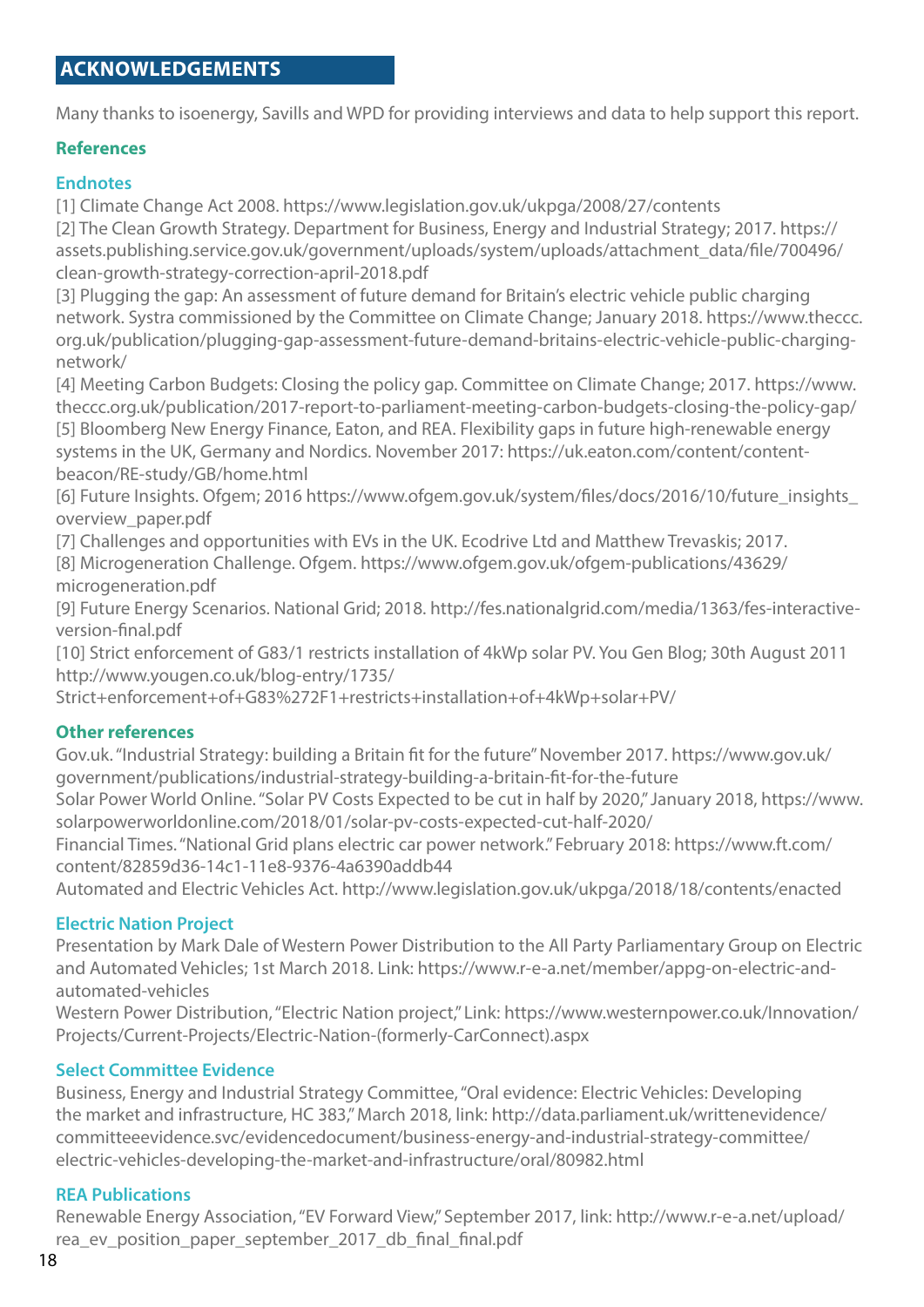#### **For further information, please contact;**

Daniel Brown EV Lead dbrown@r-e-a.net +44 (0)20 7981 0857

#### **To discuss REA membership, please contact;**

Lindsay Barnett Head of Membership, Marketing & Events lbarnett@r-e-a.net +44 (0)20 7925 3570

REA's particular thanks go to Alice Huckin of Kings College London for her valuable assistance in researching this report.